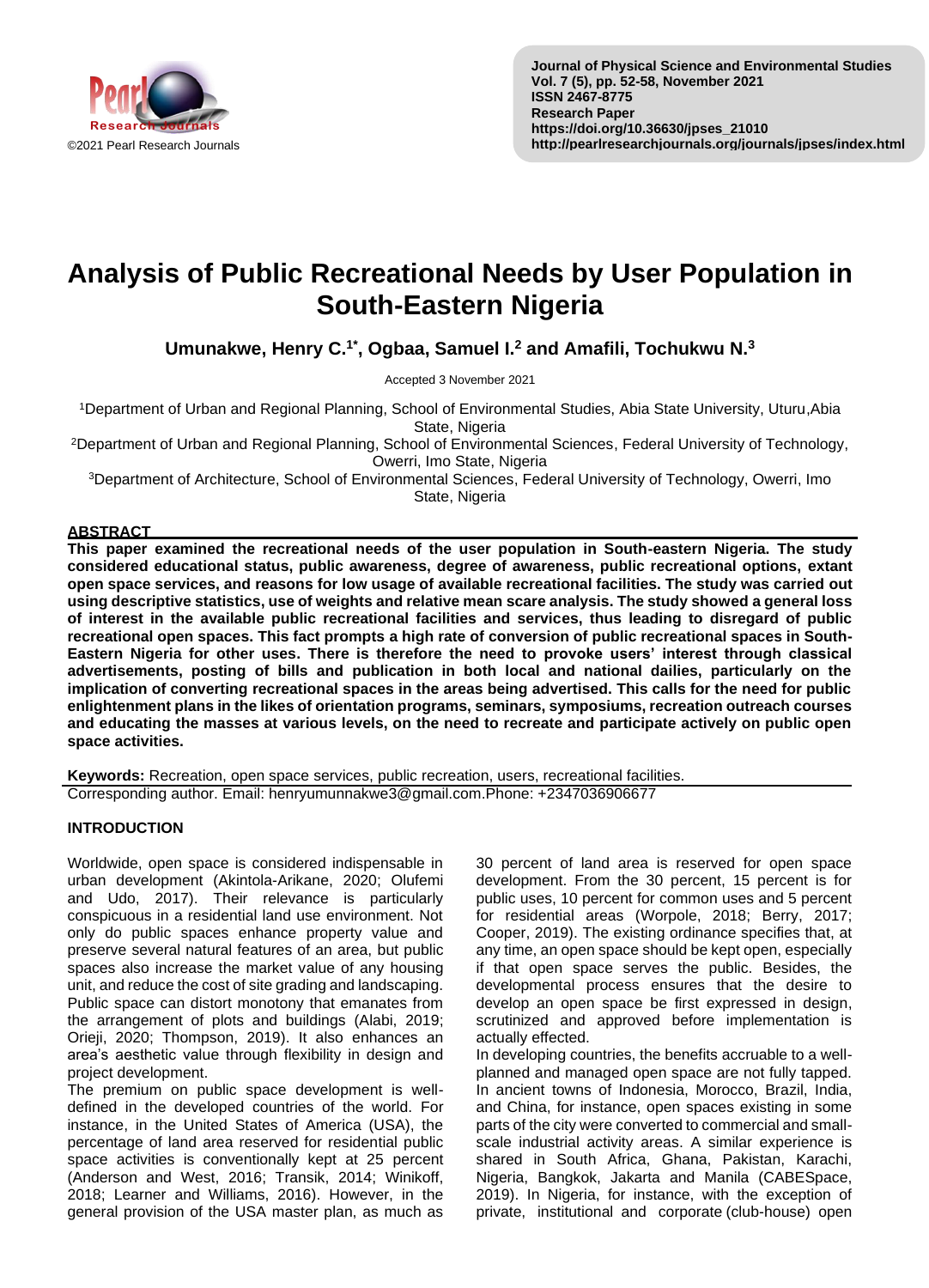

**Figure 1:** Map of South-Eastern States of Nigeria showing the Study area. Source: Atlas Map of Old Imo State (1991).

spaces, other forms of public spaces are either poorly managed or they are left uncontrolled to an extent of being used as open dump grounds for solid waste items. As it stands now, urban land spaces available for public space service operations in South-eastern Nigeria have been conditioned to corridor spaces existing in the frontage of private, commercial, and industrial land use developments (that is, where setback rules have been adhered to). In some cases, open spaces are being constantly reduced to inconceivable spaces, which range from  $5 \times 5$  sq m  $- 15 \times 20$ sq m (Carmona et al., 2016; Wald and Hostler,2020). These space dimensions, as far as the eye could perceive, are not merely substandard, but preposterously incongruous to existing principles of open space management operations and provisions.

One of the pressing issues that require urgent attention in Aba urban of South Eastern Nigeria is the alarming rate of public open space conversion. According to Compton et al. (2019), the conversion of public spaces often results in the general loss of public interest in recreation and open space activities, yet the scale of loss is, in most cases undetermined.

It is common in South-Eastern Nigeria to observe people play football, jog, skate, cycle, and engage in night-life activities on some of our roads and streets carriage-way. These incidences attract denigration and sometimes result in accidents and untimely deaths especially among children, youths and teenagers. To this point, one might wonder what has gone wrong with extant public recreational open space centres in the urban areas of South-Eastern Nigeria (Figure 1). Therefore this study

aims to examine the recreational needs of the sampled population in a bid to procure the needed recreational facilities acceptable to the people.

## **MATERIALS AND METHOD**

Some aspects of the investigation require the use of weights to secure the level of functionality of extant public open space facilities, services and infrastructures, in a bid to probe their contribution to public recreational open space conversion. To achieve this, some variables were first scored using data evaluation method adapted from Udofia (2018) which gave a percentage value interval of 0-25%, 26-50%, 51-75% and 76-100%, before being weighted. Assigning values to variables were done through a questionnaire and records obtained during field observation. Assigning weights to variables was guided by the principles of weighted index standards. According to Coutts (2020), any weighted index ranging from 0.0-0.2 is regarded as being strongly inadequate, 0.2-0.4 as inadequate, 0.4-0.6 as moderately adequate, 0.6-0.8 as adequate, and 0.8-1.0 as strongly adequate. Similarly, Relative Mean-score Analysis (RMA) was engaged to assess data on their relative performance and significance (Dong and Dung, 2020). To assess RMA, data were first generated from questionnaire and then ranked with their mean values determined. The parameter used to derive the minimum acceptable standard for assessment was informed by Lawrence (2018) as derived from Compton et al. (2019). The range covers 0.0-1.79 for no performance, 1.8-2.59 for low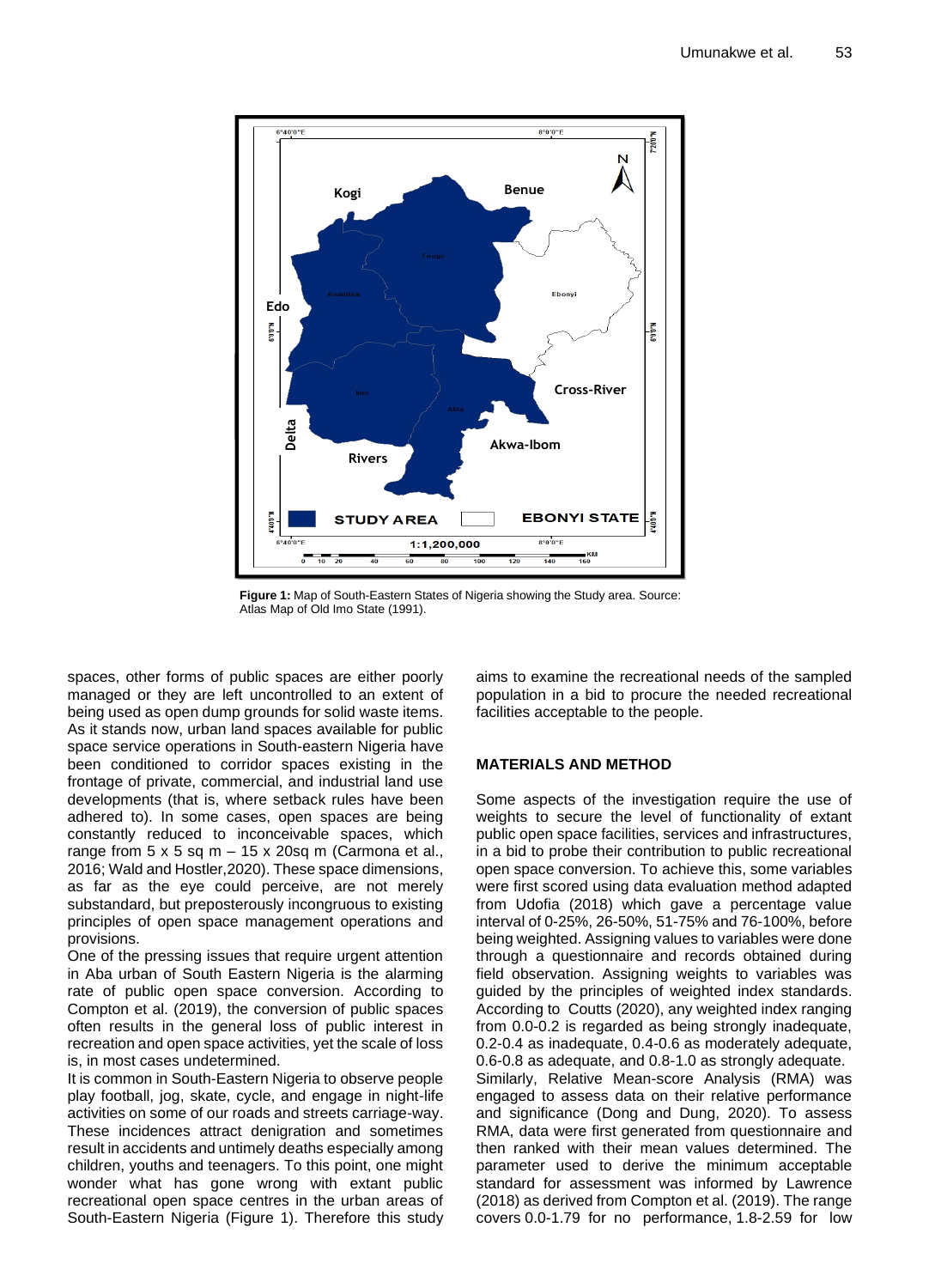performance, 2.60-3.59 for moderate performance, 3.60- 4.19 for high performance and 4.20-5.00 for very high performance.

The study was therefore conducted on a cut-off value of 3.40 to establish the accepted level of performance/significance/effectiveness; this means that high performance/significance/effectiveness is the benchmark for acceptance. The rating of very high performance also covers values in excess of 5.00 RMA rating (Lawrence, 2020).

## **RESULTS AND DISCUSSION**

Table 1 demonstrates that majority of the sampled population is lettered, with secondary education ranking first 712(54.75%), closely followed by post-secondary or tertiary education 390 (30.00%) and primary education 179 (13.77%). However, a low rate of non-formal education in the area is represented by 19 (1.48%) of all the responses. This could be as a result of evening education and night school programs as is being enrolled by most traders and peasant farmers within the subregion; besides the proliferation of tertiary and nontertiary institutions in the area.

Sequel to the analysis in Table 1 as corroborated by Orieji (2010), it is normal to expect a high rate of interest on open space and recreational matters as the greater number of the sampled population is getting educated on daily basis. However, on the contrary, it may be astonishing to note from a reconnaissance survey conducted, that the level of interest in recreation and open space activities in the areas under investigation is close to zero, little wonder why open space and recreation activities do not thrive in the area; the high level of literacy notwithstanding. This is as a result of poor public education/sensitization and weakness in the management of public recreational spaces in the urban areas of South-Eastern Nigeria.

Table 2 displayed that 681 people representing 52.38% of the study population rates the level of awareness of public open space in South-Eastern Nigeria as being grossly inadequate. This percentage is more than half of the study population. Furthermore, information secured via interview supports the fact that some of the respondents were either being ignorant or not being really sure of what the present situation holds for public open space and recreational services in South-Eastern Nigeria; as the majority of the target population do not have an idea on any form of sensitisation on any public recreational open space services in the sampled areas, neither were they aware of any public recreational open space centre that has up-to-date recreational facilities as to necessitate adequacy of service (Table 2). Still on, 277 people representing 21.31% never acknowledged having an understanding of open space services in the sampled areas. This is typified by their rating of public education/awareness of public open space services as being inadequate.

However, only 263 persons from the target population representing 20.25 % think that there is adequate sensitisation of public recreational open space services in the area. Similarly, 6% (79) of the respondents said that public education on recreation and open space services in the sample area are superb - highly adequate.

The explanation as made from table 3 implies that South-Eastern Nigeria lacks adequate information on public open space and recreational services, as this is one of the factors responsible for an increase in the conversion of public recreational open spaces in the study area. This also marks a grave weakness in the management of public recreational open space activities in the South-Eastern States of Nigeria. For additional emphasis, Table 3 is further subjected to weighted index.

Table 3 additionally supports the already concluded fact that users of recreational open space in the South-Eastern States of Nigeria do not have adequate knowledge of public recreational open space services in the area, due to weakness in the management of public open spaces. This is deduced from a weighted score of 0.35 which is lower than the standard score of 0.5. Therefore, majority of the masses are ignorant of the existence of public recreation in the area, they also do not see the reason for their existence, therefore leading to pressure in converting public recreational open spaces for a more competitive and purposeful urban land use development.

Table 4 reveals the recreational options needed by the sampled professionals' residents in the study area. From the table, it is clear that the majority of the sampled professionals prefer football fields, children's parks, and cool spots. While having flair for jogging and bicycle park. Table 5 showed the recreational options needed by the sampled user's residents in South-Eastern Nigeria. Table 5 shows that football fields, children's Park and night-life centres were very highly preferred above Bicycle Park, although highly demanded by the sampled population. Jogging park was moderately demanded by the user population sampled while picnic and skirting islands were marginally or weakly demanded.

Table 6 analyses the sampled management recreational needs for public open space provision in South-Eastern Nigeria. The value of the ranked data indicated the highest mean scores for cool spots/night-life centres, athletics/jogging parks, children's parks, and football fields; although bicycle park is highly needed. However, it is only skirting Ireland that was not needed by the sampled management population.

Tables 4, 5 and 6 by implication, means that the sampled population have a very high interest in football field, children's recreation park and cool spot/night-life activities more than cycling, athletics and picnicking. None of the sampled brackets however has an interest in skating in the study area. This could be as a result of the very high risk involved in skating, as many have lost their lives enlisting in such ventures (games).

Table 7 indicates weighted values of public open space usage in South-eastern Nigeria. From the table, all the sampled states and urban areas scored had a very low rating (0.25), which indicates a decreased usage of public open space services; especially as the calculated score did not measure with the standard score of 0.5. Nevertheless, since 0.25 is half (1/2) of 0.5, the study, therefore, concluded that the level of decrease in the use of public recreational open space services is fairly inadequate and highly unsustainable, with the least used states being Imo (Owerri) and Abia (Umuahia).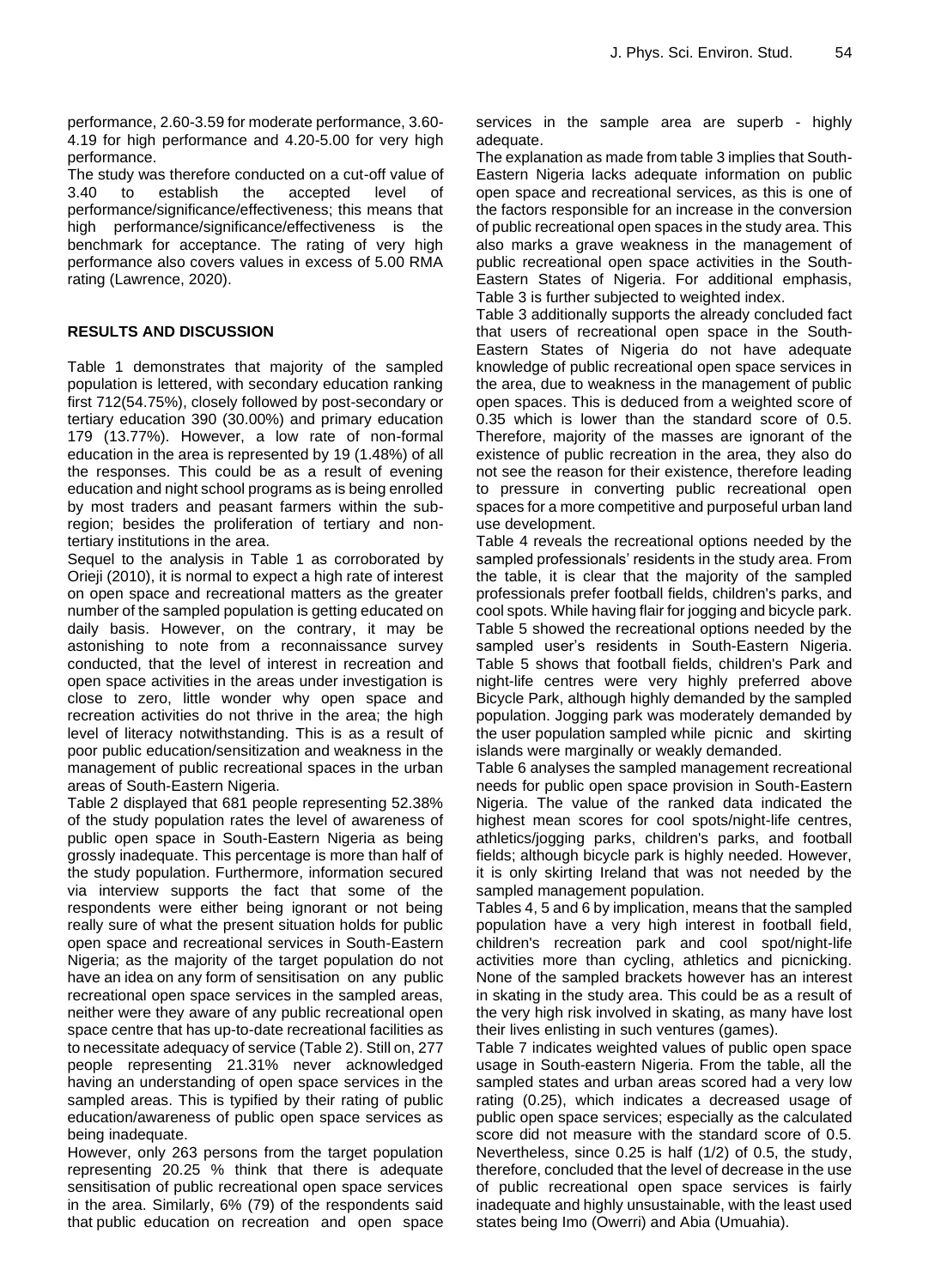**Table 1:** Educational Status of Respondents by Sampled States and Urban Areas in South-Eatern Nigeria.

| <b>Sampled States/Urban Areas</b> | (0)        | (1-3)    | (4-6)    | $(7) +$      | <b>Total Response</b> |
|-----------------------------------|------------|----------|----------|--------------|-----------------------|
| Abia                              |            |          |          |              |                       |
| Aba                               | 14         | 74       | 174      |              |                       |
|                                   | [2.41%]    | [12.76%] | [30%]    | 258 [44.48%] | 580                   |
| Anambra                           |            |          |          |              |                       |
| Onitsha                           |            | 50       | 169      | 129          | 352                   |
|                                   | 4[1.15%]   | [14.12%] | [48.09%] | [36.64%]     |                       |
| <b>Enugu</b>                      |            |          |          |              |                       |
| Enugu                             |            | 33       | 119      | 71           | 223                   |
|                                   | $0.00\%$ ] | [14.65%] | [53.45%] | [31.90%]     |                       |
|                                   |            |          |          |              |                       |
| <b>Imo</b>                        |            | 21       | 87       |              |                       |
| Owerri                            | 8[5.71%]   | [14.29%] | 160.00%  | 29 [20,00%]  | 145                   |
|                                   | 19         | 179      | 712      | 390          | 1300                  |
| Total mean of Distribution (%)    | [1.48%]    | [13.77%] | [54.75%] | [30.00%]     | 100                   |

Note:  $0 =$  no formal education,  $1-3 =$  primary education,  $4-6 =$  secondary education,  $7+ =$  post-secondary or tertiary education.

**Table 2:** Awareness of Public Recreational Open Space Services in the Sampled Areas of South-Eastern Nigeria.

|                                    | Awareness     |             |          |               |                       |  |  |  |  |  |
|------------------------------------|---------------|-------------|----------|---------------|-----------------------|--|--|--|--|--|
|                                    | <b>Highly</b> |             |          | <b>Highly</b> |                       |  |  |  |  |  |
| <b>Sampled States/ Urban Areas</b> | Inadequate    | Inadequate  | Adequate | Adequate      | <b>Total Response</b> |  |  |  |  |  |
|                                    |               |             |          |               |                       |  |  |  |  |  |
| Abia                               | 379           |             | 109      | 18            |                       |  |  |  |  |  |
| Aba                                | [65.34%]      | 74 [12.76%] | [18.79%] | $[3.10\%]$    | 580                   |  |  |  |  |  |
|                                    |               |             |          |               |                       |  |  |  |  |  |
| Anambra                            | 156           | 99          | 77       | 20            |                       |  |  |  |  |  |
| Onitsha                            | [44.27%]      | [28.24%]    | [21.76%] | [5.73%]       | 352                   |  |  |  |  |  |
| Enugu                              | 79            | 66          | 51       | 27            |                       |  |  |  |  |  |
| Enugu                              | [35.63%]      | 129.60%     | [22.70%] | [12.07%]      | 223                   |  |  |  |  |  |
|                                    |               |             |          |               |                       |  |  |  |  |  |
| <b>Imo</b>                         | 91            | 25          | 25       | 4             |                       |  |  |  |  |  |
| Owerri                             | [62.86%]      | 17.14%1     | [17.14%] | [2.86%]       | 145                   |  |  |  |  |  |
|                                    | 681           | 277         | 263      | 79            | 1300                  |  |  |  |  |  |
| Total mean of Distribution (%)     | [52.38%]      | [21.31%]    | [20.25%] | [6.06%]       | 100                   |  |  |  |  |  |

**Table 3:** Level of Awareness of Public Recreational Open Space Services in the Sampled Areas of South-Eastern Nigeria.

| <b>Sampled States/</b> | $0 - 25%$ | 26-50% | 51-75% | 76-100% | <b>Mean of Weighted</b> |
|------------------------|-----------|--------|--------|---------|-------------------------|
| <b>Urban Areas</b>     |           | (2)    | (3)    | (4)     | <b>Responses</b>        |
| Abia                   |           |        |        |         |                         |
| Aba                    | 379       | 74     | 109    | 18      | 0.71                    |
| Anambra                |           |        |        |         |                         |
| Onitsha                | 156       | 99     | 77     | 20      | 0.51                    |
| Enugu                  |           |        |        |         |                         |
| Enugu                  | 79        | 66     | 51     | 27      | 0.36                    |
| <b>Imo</b>             |           |        |        |         |                         |
| Owerri                 | 91        | 25     | 25     | 4       | 0.18                    |
| Mean Weighted Index    |           |        |        |         | 0.35                    |

Note:  $(1) - (4)$  are weights from lowest to highest by which responses are being weighed.

Table 8 shows reasons for the low-usage of public recreational open spaces in South-Eastern Nigeria. The table indicated Ignorance (1.15) and Insecurity (0.91) as being highly significant. Lack of standard facilities has a mean score of 0.86, thus rated as being significant. Have no time scored 0.22, not my lifestyle (0.08), with laissezfaire having a mean score of 0.11. The last three factors were rated as not having a very serious impact or not being regarded as strong reasons for not participating actively in public recreational activities in the sampled areas. Results from table 8 shows that low usage of public recreational services is a major indicator of public recreational open space conversion in the area, as a decrease in recreational activities often force public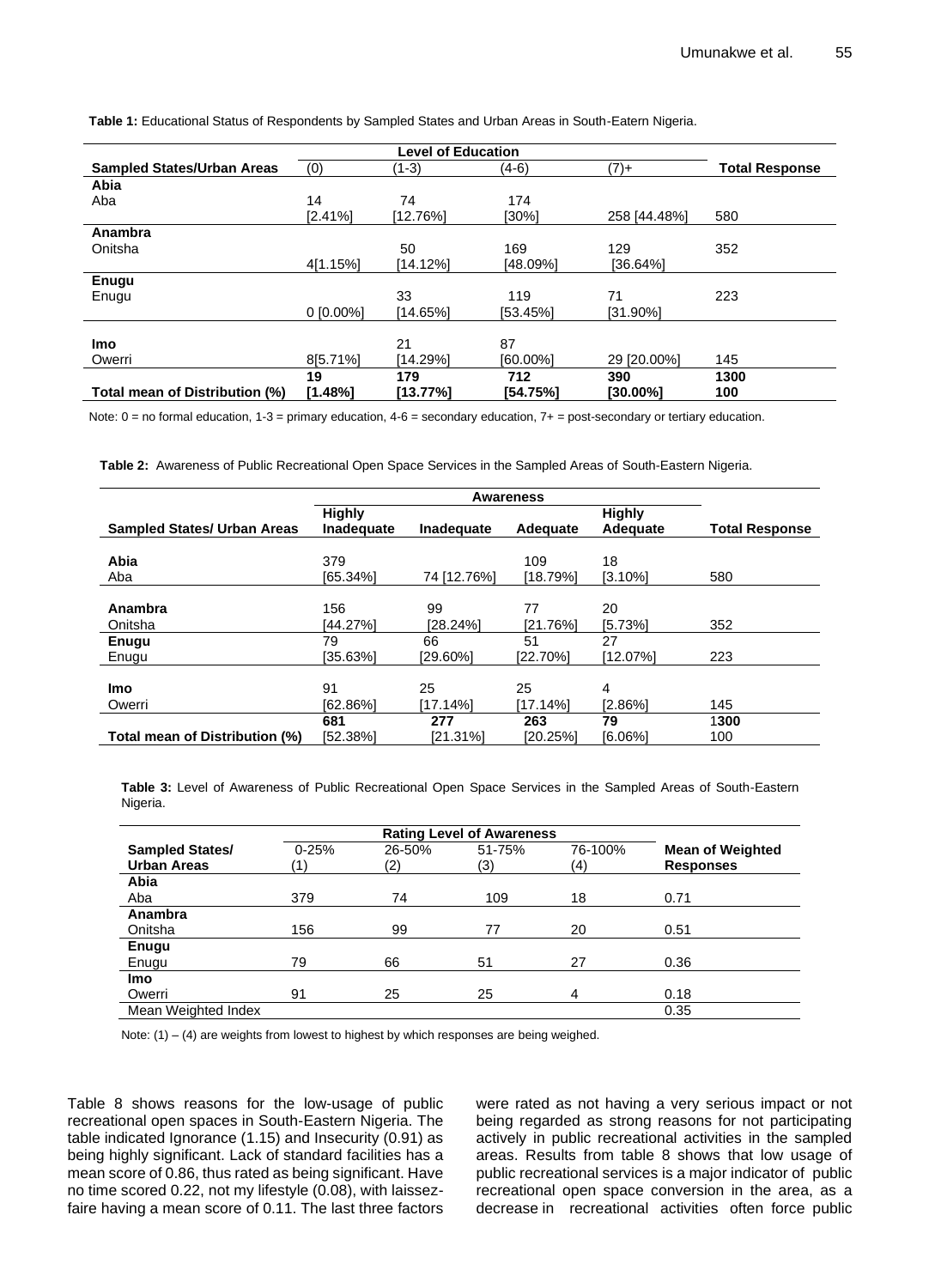|                       |    |     |     | <b>Indicators</b> |     |     |     |      |                                |
|-----------------------|----|-----|-----|-------------------|-----|-----|-----|------|--------------------------------|
|                       |    |     |     |                   |     |     |     | Mean |                                |
| <b>Options</b>        |    | (6) | (5) | (4)               | (3) | (2) | (1) | Rank | <b>Inference</b>               |
| Children Park         | 36 | 28  |     | 16                | 25  | 14  | 4   | 4.81 | Very highly needed             |
| <b>Bicycle Park</b>   | 3  | 26  | 6   | 18                |     | 28  | 42  | 3.06 | Moderately needed              |
|                       |    |     |     |                   |     |     |     |      | Marginally                     |
| Picnic Island         | 4  | 6   | 5   | 18                | 21  | 27  | 49  | 2.51 | needed                         |
| <b>Football Field</b> | 78 | 19  | 10  |                   | 6   | 5   | 5   | 5.93 | Very highly needed             |
| Spot/<br>Cool         |    |     |     |                   |     |     |     |      |                                |
| Night-Life Park       | 35 | 12  | 11  | 13                | 26  | 10  | 23  | 4.19 | Highly needed                  |
| <b>Athletics</b>      |    |     |     |                   |     |     |     |      |                                |
| /Jogging Park         |    | 14  | 23  | 5                 | 4   | 64  | 19  | 2.96 | Moderately needed              |
| Skating Island        | 2  | 4   | 8   | 10                | 11  | 21  | 74  | 2.05 | Marginally (Not really) needed |

Note:  $(7) - (1)$  are weights from highest to lowest by which responses are being evaluated.

**Table 5:** Public Recreation Options Needed by the Sampled Users Resident in South-Eastern Nigeria.

|                       | <b>Indicators</b> |     |     |     |     |     |     |      |                                 |
|-----------------------|-------------------|-----|-----|-----|-----|-----|-----|------|---------------------------------|
|                       |                   |     |     |     |     |     |     | Mean |                                 |
| <b>Options</b>        | 7)                | (6) | (5) | (4) | (3) | (2) | (1) | Rank | <b>Inference</b>                |
| <b>Children Park</b>  | 161               | 430 | 163 | 177 | 100 | 60  | 54  | 4.98 | Very highly needed              |
| <b>Bicycle Park</b>   | 42                | 78  | 111 | 460 | 198 | 230 | 26  | 3.70 | Highly needed                   |
| Picnic Island         | 50                | 70  | 44  | 100 | 128 | 204 | 539 | 2.38 | Marginally needed               |
| <b>Football Field</b> | 450               | 200 | 160 | 137 | 98  | 90  | 10  | 5.40 | Very highly needed              |
| Spot/<br>Cool         |                   |     |     |     |     |     |     |      |                                 |
| Night-Life Park       | 242               | 303 | 122 | 122 | 56  | 100 | 101 | 4.70 | Very Highly needed              |
| <b>Athletics</b>      |                   |     |     |     |     |     |     |      |                                 |
| /Jogging Park         | 60                | 36  | 111 | 389 | 281 | 78  | 190 | 3.43 | Moderately needed               |
| Skating Island        | 20                | 30  | 50  | 50  | 84  | 232 | 679 | 1.89 | Very Weak (Not actually) needed |

Note:  $(7) - (1)$  are weights from highest to lowest by which responses are being evaluated.

**Table 6:** Public Recreation Options Needed by the Sampled Management Resident in South-Eastern Nigeria.

|                            | <b>Indicators</b> |     |     |     |     |     |    |              |                                |
|----------------------------|-------------------|-----|-----|-----|-----|-----|----|--------------|--------------------------------|
| <b>Options</b>             |                   | (6) | (5) | (4) | (3) | (2) | (1 | Mean<br>Rank | <b>Inference</b>               |
| Children Park              | 10                | 5   |     |     |     |     |    | 5.36         | Very highly needed             |
| <b>Bicycle Park</b>        |                   |     | ⌒   | 3   | 4   | 6   |    | 2.88         | Moderately needed              |
| Picnic Island              |                   |     |     | ົ   | 2   |     | 14 | 2.16         | Marginally (Not really) needed |
| <b>Football Field</b>      | 5                 | 8   | 3   | 3   | 2   |     | 2  | 4.84         | Very highly needed             |
| Cool Spot/ Night-Life Park | 12                |     | 3   | ົ   | 2   |     |    | 5.48         | Very highly needed             |
| Athletics /Jogging Park    | 9                 | 6   |     | ົ   |     |     |    | 5.40         | Very highly needed             |
| Skating Island             |                   |     |     | ົ   | 3   |     | 11 | 2.40         | Marginally (Not really) needed |

Note:  $(7) - (1)$  are weights from highest to lowest by which responses are being evaluated.

**Table 7:** Use of Public Recreational Open Space Services by Sampled States and Urban Areas of South-Eastern Nigeria.

|                        |           | <b>Usability</b> |               |         |                             |
|------------------------|-----------|------------------|---------------|---------|-----------------------------|
| <b>Sampled States/</b> | $0 - 25%$ | 26-50%           | 51-75%        | 76-100% |                             |
| <b>Urban Areas</b>     |           | (2)              | (3)           | (4)     | <b>Weights of Responses</b> |
| Abia                   |           |                  |               |         |                             |
| Aba                    | 544       | 132              | 3             | 0       | 0.55                        |
|                        |           |                  |               |         |                             |
| Anambra                |           |                  |               | 0       |                             |
| Onitsha                | 263       | 87               | $\mathcal{P}$ |         | 0.34                        |
| <b>Enugu</b>           |           |                  |               |         |                             |
| Enugu                  | 137       | 79               |               | 0       | 0.24                        |
| <b>Imo</b>             |           |                  |               |         |                             |
| Owerri                 | 116       | 25               | 4             | 0       | 0.14                        |
| Mean Weighted Index    |           |                  |               |         | 0.25                        |

Note:  $(1) - (4)$  are weights from lowest to highest for evaluating responses.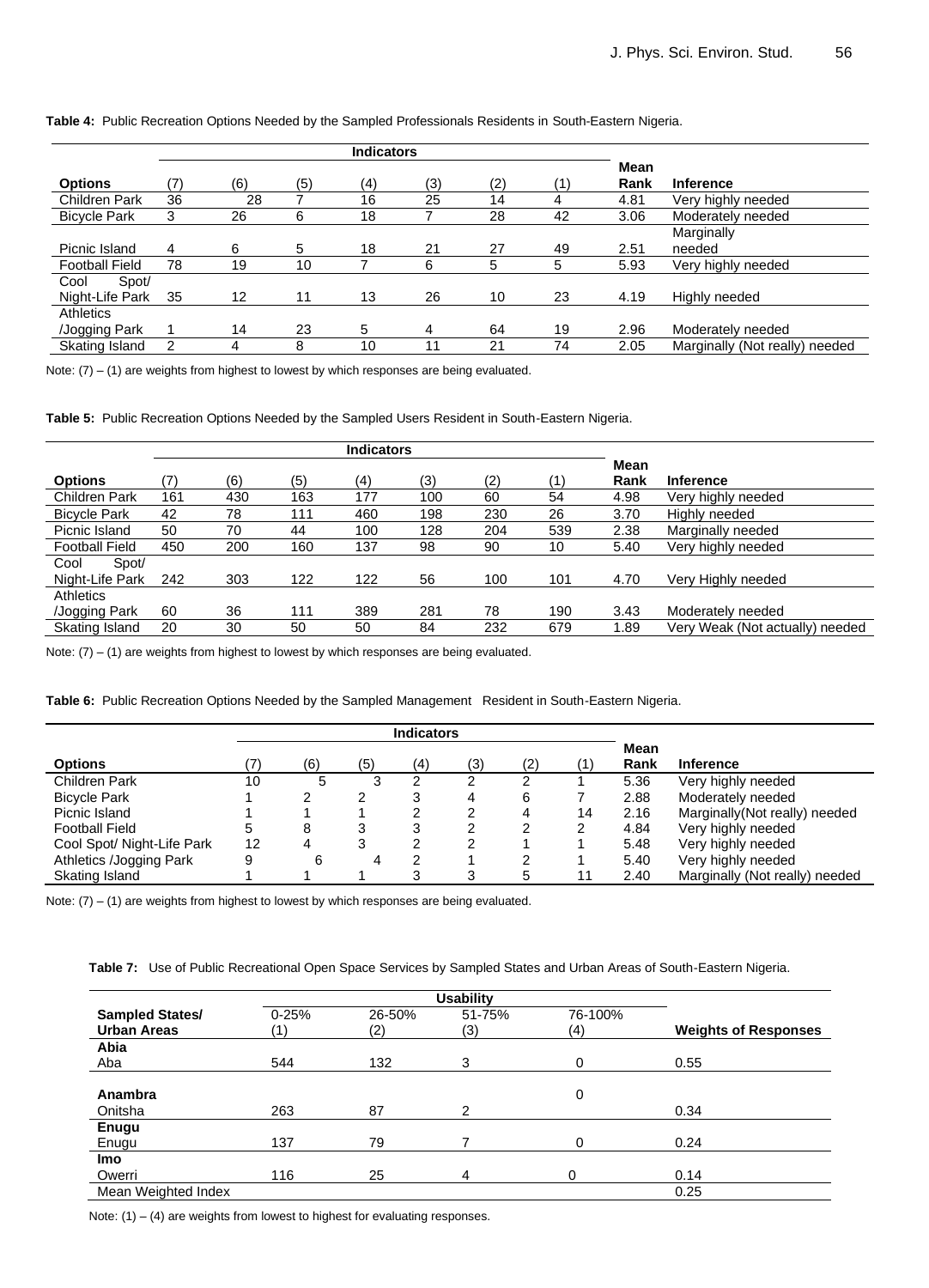**Sampled States/ Urban Areas Reasons Total Response** Ignorance (6) Insecurity (5) No Standard Facility (4) Have No Time (3) Not My Lifestyle (2) I don't care (1) **Abia**  Aba 245 112 154 43 13 13 580 **Anambra**  Onitsha 63 157 102 20 5 5 352 **Enugu** Enugu 37 79 57 8 12 30 223 **Imo** Owerri 96 15 24 4 1 5 145 Weighted Mean of Responses 1.15 0.91 0.86 0.22 0.08 0.11 Inference **Highly Significant Highly Significant Highly** Significant Insignificant **Highly** Insignificant **Highly** Insignificant

**Table 8**: Reasons for Low-Usage of Public Recreational Open Space Services by Sampled States and Urban Areas of South-Eastern Nigeria.

Note:  $(6) - (1)$  are weights from highest to lowest for evaluating responses.

recreational service providers to stay out of business and contributes indirectly to the present public recreational space conversion highly experienced in South-Eastern Nigeria.

## **CONCLUSION AND RECOMMENDATION**

There is a general loss of interest in public recreational facilities and services, thus leading to disregard of public recreational open spaces. This fact according to Lerner (2019) prompts a high rate of conversion of public recreational spaces in South-Eastern Nigeria.

The available recreational options, as revealed from the study, do not meet users' recreational needs in the sampled urban areas of South-Eastern Nigeria which by implication means that users have serious need of football fields, children's recreation parks, and cool spots/night-life activity centres.

Furthermore, it was disclosed from the result of the analysis that existing recreational options do not meet users' recreational needs. This finding is substantiated by the findings of Ndukwe, (2020) and Nkruma (2019) separately affirmed that most Nigerian cities, particularly cities of South-Eastern States, are poorly organised and characterised by inadequate public open spaces which have midwives various on-road and on-street recreations. Public recreational options of high interest to users consist of football, children's recreation, and cool spot/night-life. Other public recreational activities also needed by the sampled population include cycling, athletics, picnicking and skating. The absence of these recreational activities gives way to street and on-road recreation which is highly precarious.

There is therefore the need to develop new recreational spaces by proximity to the urban residents. It is imperative to develop new public recreational spaces to meet the enlarged needs of the people. This could be achieved in a number of ways: (i) with the accent of the governor and with the approval of the house of assembly, all lands originally meant for public open space activities

which have been converted to other uses can be revoked (ii). Every unutilized urban land should be mandated to develop within a specified period of time beyond which such land will be revoked for the use of public recreational open spaces (iii) Every non-standardized public open space establishment in the areas should be mandated to upgrade their facilities or services within a stipulated time frame, failure to do so will result to the closure of such business enterprise. (iv) Government or private sector or corporate organizations can tender and buy up already developed landed properties (where there is no space left for such development) in order to demolish, redesign, develop and manage public open space centres.

The study identified failure in creating public awareness. Therefore, a lot needs to be done, especially, in the area of provoking users' interest through classical advertisements, posting of bills and publication in both local and national dailies, particularly on the implication of converting recreational spaces in the areas being advertised. This calls for the need for public enlightenment plans in the likes of orientation programs, seminars, symposiums, recreation outreach courses and educating students (pupils) at various academic levels, on the need to recreate and participate actively in public open space activities, as there is many dividends accruable to such.

#### **REFERENCES**

- Akintola-Arikane O (2010). Recreational space and the recreational resource potentials of urban vegetal islands in metropolitan Lagos: A preliminary assessment in Urban and Regional Planning problems in Nigeria. Journal of Architecture, AARCHES 2(1): 98-103.
- Alabi MO (2019). Urban public open space through vegetative enclaves in Lokoja, Nigeria. Journal of Geographic Thought,9(2): 051-054.
- Anderson ST, West SE (2016). Open Space, residential property values, and spatial context. Regional Science and Urban Economics, 36 (6):773-789.
- Berry D (2017). Preservation of open space and the concept of value. American Journal of Economics and Sociology, 13 (19):113 – 124.